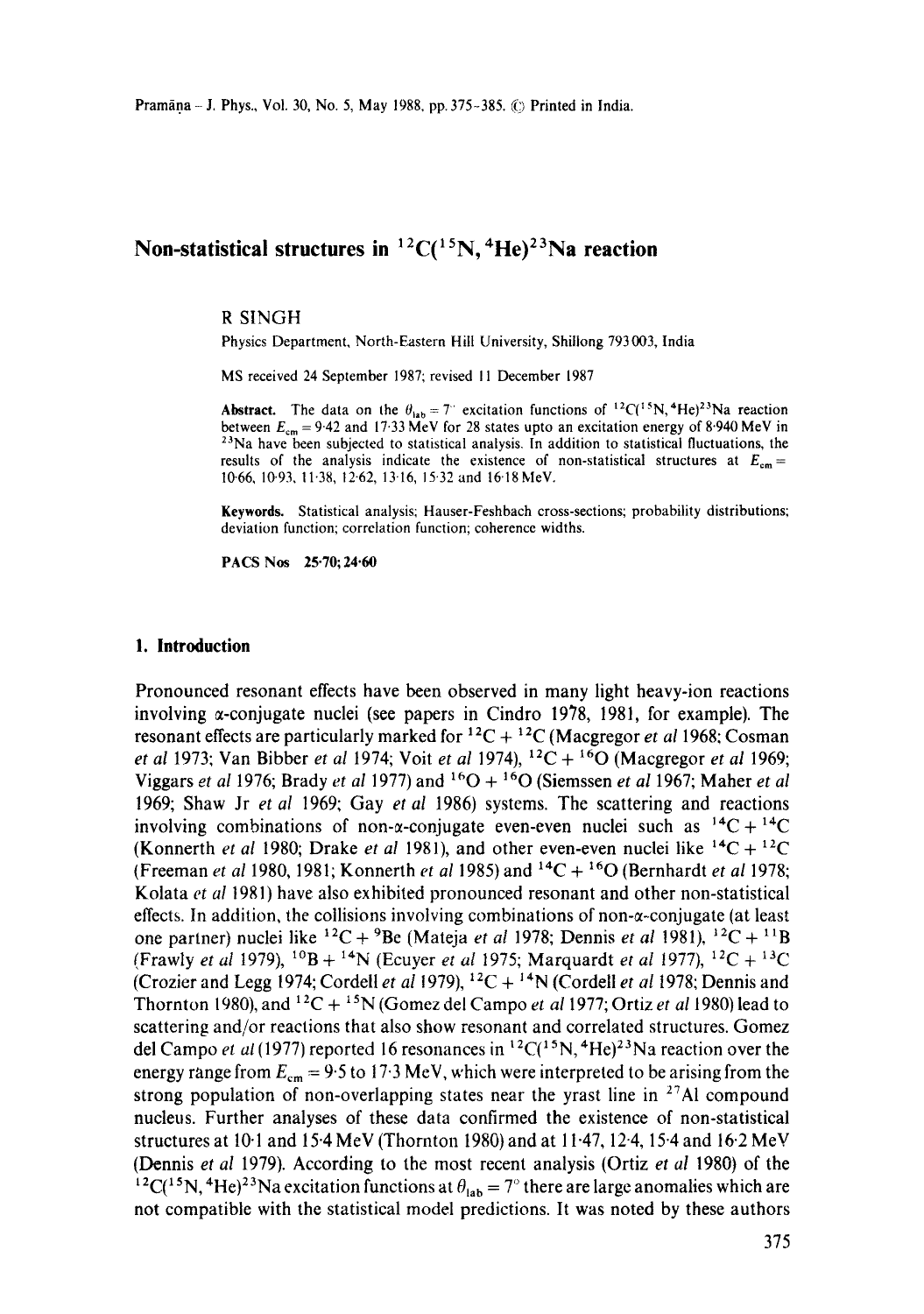that these anomalies manifest in the form of large fluctuations (resonances) having widths as large as twice or thrice the values of the coherence widths and through an abnormally large number of correlated structures (16in number) among various excitation functions. As mentioned earlier, these resonant structures have been explained in terms of the population of high-spin states close to the yrast line in  $27$ Al compound nucleus. In view of the existing confused situation regarding the existence of resonances/non-statistical structures/anomalies (reported by Gomez del Campo *et al*  (1977), Thornton (1980), Dennis *et al(1979),* and Ortiz *et al* (1980)), we have subjected a large body of experimental data (28 excitation functions) on  $^{12}C(^{15}N, ^{4}He)^{23}Na$ reaction in the energy range from  $E_{cm} = 9.42$  to 17.33 MeV up to an excitation energy of 8.940 MeV in 23Na to a detailed statistical analysis following the approach of Ericson (1963), and Brink and Stephen (1963) (for reviews see Ericson and Meyer-Kuckuk 1966; Braga Marcazzan and Milazzo Colli 1970; Richter 1974) in order to have a more definite idea of the structures observed in these excitation functions. The analysis consists of the calculations of the percentage deviations of the reduced data from unity, the Hauser-Feshbach cross-sections, the distribution of fluctuating cross-sections, energy-dependent correlation function and deviation function, and the coherence widths.

# **2. Analysis**

# *2.1 Data reduction*

The data on this reaction consist of 28 excitation functions measured at  $\theta_{lab} = 7^\circ$  in steps of 88.89 keV(c.m.) between  $E_{cm} = 9.42$  and 17.33 MeV for <sup>23</sup>Na excited states up to an excitation energy of 8.940 MeV. Self-supporting carbon foils of 5 to 11  $\mu$ g/cm<sup>2</sup> thickness, were used for these measurements. The present data have been taken from Gomez del Campo *et al* (1978). The overall uncertainties in the cross-sections ranged from about  $7-15\%$ . Before subjecting the data to statistical analysis the variation of the mean cross-section about which the cross-section fluctuates has to be removed. This energy-dependent structure of cross-sections has been removed by taking running average  $\langle d\sigma(E) \rangle$  of  $d\sigma(E)$  over an energy interval of  $\Delta E = 2.13$  MeV and by dividing the individual data points by this average. In choosing this size of averaging energy interval the usual criterion of  $\Gamma_{\text{fine}} \ll \Delta E \ll \Gamma_{\text{gross}}$  has been followed (Shapira *et al* 1974). Here  $\Gamma_{\text{fine}}$  and  $\Gamma_{\text{gross}}$  denote the characteristic widths of the fine and gross structures respectively in the excitation functions. It might be mentioned that averaging intervals of 2-3 MeV have been employed for such reactions (Thornton 1980). The percentage deviations of this reduced data,  $x = d\sigma(E)/\langle d\sigma(E) \rangle$ , from unity were then calculated for obtaining the distributions of the fluctuating experimental cross-sections (to be compared with the corresponding theoretical distributions). It is this reduced data that has been subjected to a statistical analysis.

# 2.2 *Hauser-Feshbach cross-sections and the distribution of cross-sections*

The theoretical cross-sections for  ${}^{12}C({}^{15}N, {}^{4}He){}^{23}Na$  reaction were calculated by the statistical model code STATIS (Stokstad 1972) which employs Hauser and Feshbach (1952) expression for evaluating energy-averaged differential cross-sections for popula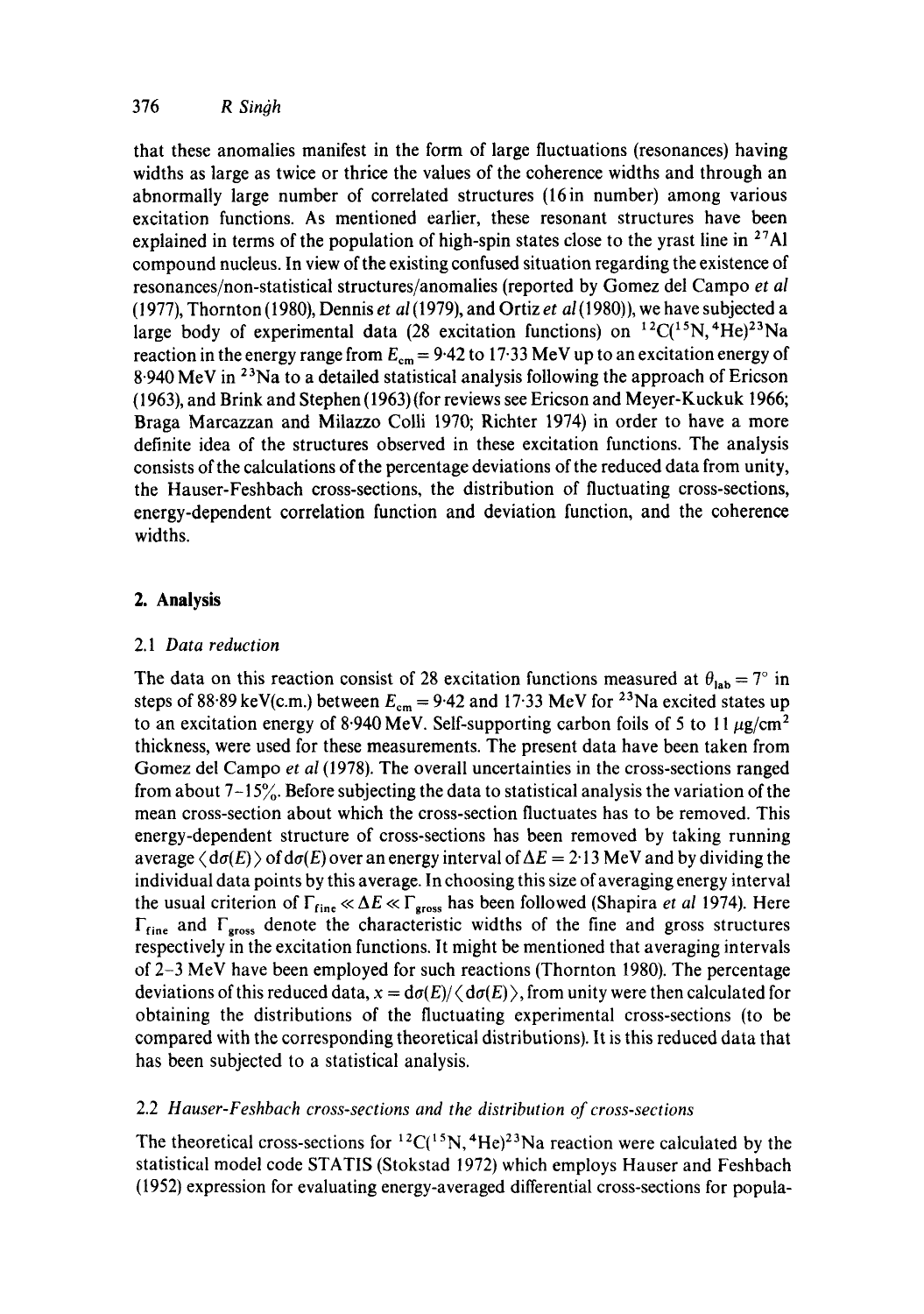ting the specific final states. The  $n + {}^{26}Al$ ,  $p + {}^{26}Mg$ ,  $d + {}^{25}Mg$ ,  ${}^{3}H + {}^{24}Mg$  and  ${}^{4}He$  $+$ <sup>23</sup>Na exit channels were considered for calculating these cross-sections. The transmission coefficients used in these calculations were obtained by the optical model code HOP2 (Cramer 1974). The optical model and level density parameters were taken from the literature (Gomez del Campo *et al* 1975). A typical comparison of the experimental and theoretical cross-sections is given in figure 1. From this figure it can be noted that for <sup>12</sup>C(<sup>15</sup>N, <sup>4</sup>He)<sup>23</sup>Na(3.848, 5/2<sup>-</sup>) and <sup>12</sup>C(<sup>15</sup>N, <sup>4</sup>He)<sup>23</sup>Na(3.673, 3/2<sup>-</sup>) excitation functions there are significant "non-compound" (direct) reaction contributions.

The code STATIS (Stokstad 1972) also calculates the number of effective channels N, the quantity that determines the statistically-independent cross-sections which contribute to the total cross-section that has to be compared with the measured crosssection. The details of the evaluation of this quantity have been described by Stokstad (1972) and by Dayras *et al* 0976). We calculated the values of N for obtaining the theoretical distributions of the cross-sections.

The distribution of the fluctuating cross-sections in the absence of direct reactions is given by (Brink and Stephen 1963; Ericson and Meyer-Kuckuck 1966)

$$
P(x) = N(Nx)^{N-1} \exp(-Nx)/(N-1)!,
$$
\n(1)

where  $x \equiv d\sigma(E)/\langle d\sigma(E) \rangle$  and N is the number of effective channels mentioned above. In the presence of the direct reaction contributions the corresponding distribution is given by (Brink and Stephen 1963)

$$
P(x) = \left(\frac{N}{1 - Y_d}\right)^N x^{N-1} \exp\left(-N\frac{x + y_d}{1 - y_d}\right) \frac{I_{N-1}[2N(xy_d)^{1/2}/(1 - y_d)]}{[N(xy_d)^{1/2}/(1 - y_d)]^{N-1}},\tag{2}
$$

where  $y_d$  is the ratio of direct to total cross-section and  $I_{N-1}$  is the modified Bessel function of order  $N - 1$ . The average direct reaction contribution,  $y_d$ , was estimated as follows:

$$
Y_d = \left\langle \frac{\langle d\sigma(E) \rangle - d\sigma_{HF}}{\langle d\sigma(E) \rangle} \right\rangle
$$
 (3)

where  $d\sigma_{HF}$  is the calculated Hauser-Feshbach cross-section, and  $\langle \rangle$  denotes the average over the entire energy range. These values of  $y_d$  (which range between 0 and 0'60) agreed well with the ones obtained by using the normalized variances of the data and calculated number of effective channels as described by Singh *et al* (1980). A comparison of two typical experimental and theoretical distributions is shown in figure 2. From this figure it can be noted that the agreement between the experimental and theoretical distributions is not good. Similar distributions of cross-sections (not shown here) were obtained for other excitation functions. This disagreement indicates the presence of non-statistical structures in the excitation functions. Here it may be remarked that since N and  $Y_d$  are inter-related (see Sarma and Singh 1988), if N is known it is possible to determine  $Y_d$  by using equation (2) and the experimental distributions of the cross-sections (see Temmer 1964: Weidinger *et al* 1976).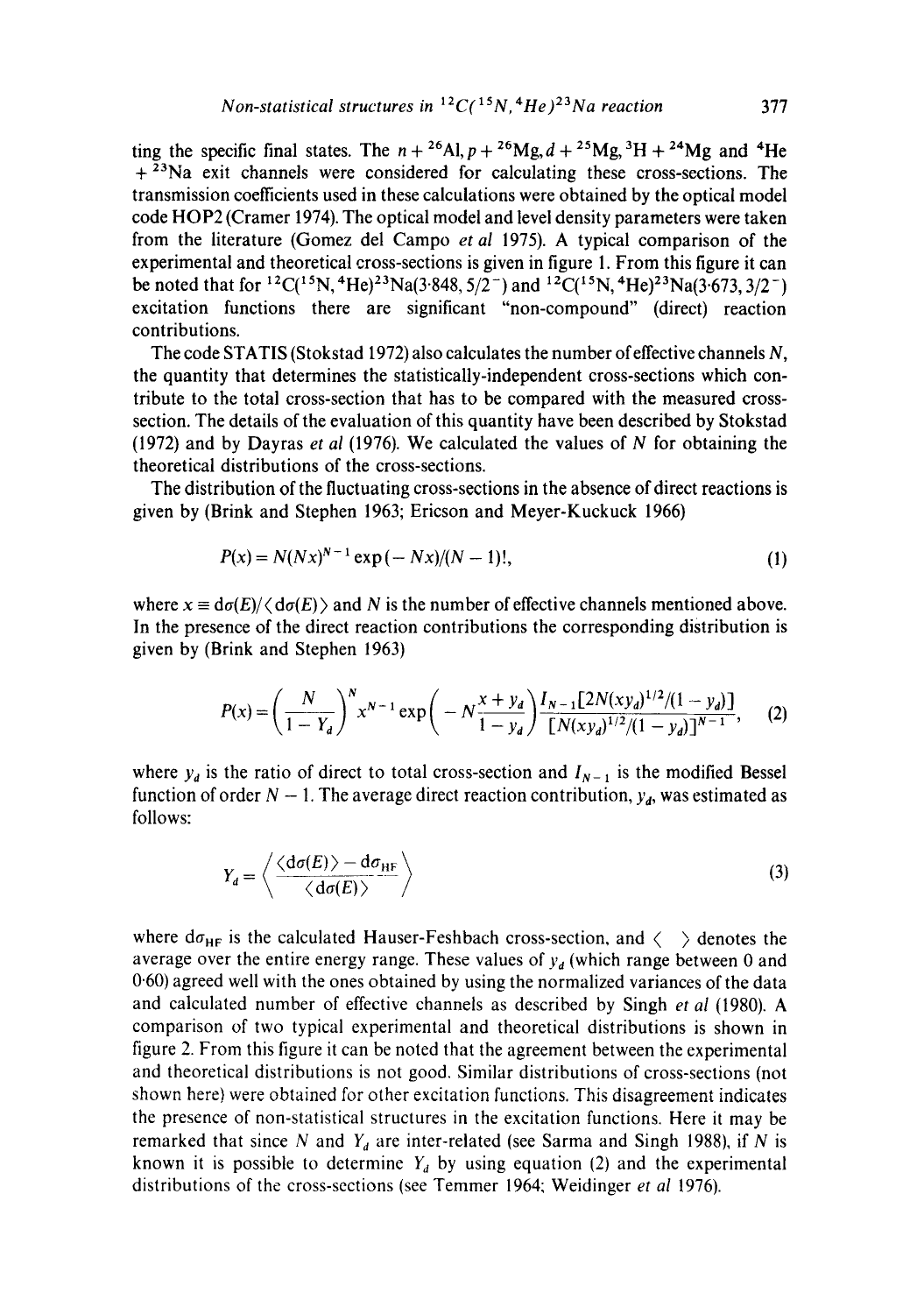

Figure 1. Experimental and theoretical (Hauser-Feshbach) cross-sections for  ${}^{12}C({}^{15}N, {}^{4}He)^{23}$ Na reaction for the indicated excitation functions. The theoretical crosssections are shown by continuous lines. For the 3.673 MeV,  $3/2^-$  state of <sup>23</sup>Na the calculated cross-sections have been multiplied by a factor of two for the convenience of plotting (as indicated).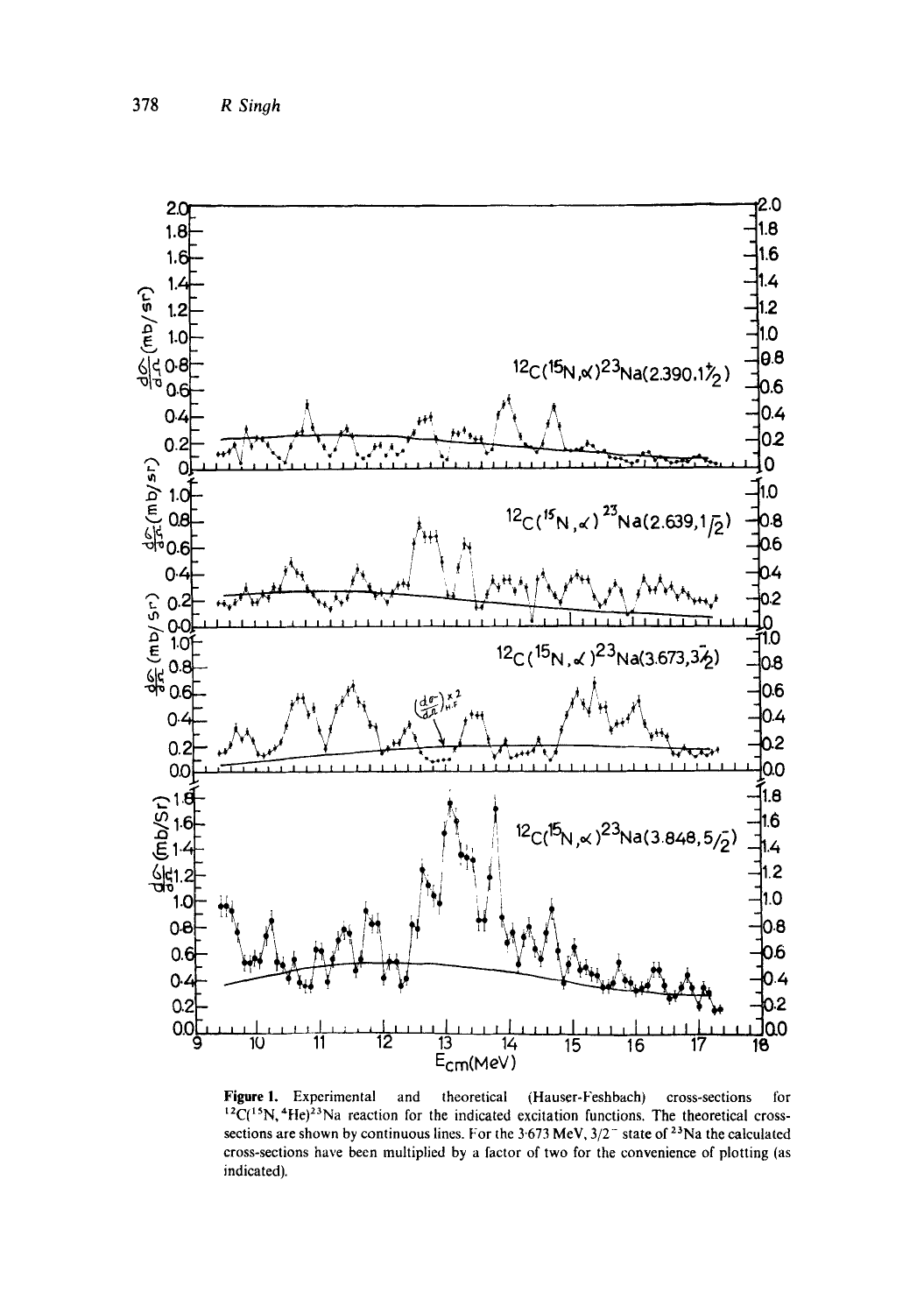

Figure 2. Experimental (histogram) and theoretical (continuous curve) distributions of the cross-sections for the indicated excitation functions of  ${}^{12}C({}^{15}N, {}^{4}He){}^{23}Na$  reaction. The values of Y<sub>a</sub> and N have been indicated (see text). For 2.982,  $3/2^+$  state  $N = 1.0$  and for 4.432,  $1/2^+$ state N varied between 1'0 and 1-6.

## 2.3 *Deviation function and energy-dependent correlation function*

In order to figure out the location of non-statistical structures in a set of excitation functions it is useful to calculate the deviation function and energy-dependent correlation function as defined by Dennis *et al* (1979)

$$
D(E) = \frac{1}{N} \sum_{i=1}^{N} \left( \frac{d\sigma_i(E)}{\langle d\sigma_i(E) \rangle} - 1 \right),
$$
 (4)

$$
C(E) = \frac{2}{N(N-1)} \sum_{i>j=1}^{N} \left( \frac{d\sigma_i(E)}{\langle d\sigma_i(E)\rangle} - 1 \right) \left( \frac{d\sigma_j(E)}{\langle d\sigma_j(E)\rangle} - 1 \right) [R_i(0)R_j(0)]^{-(1/2)},
$$
\n(5)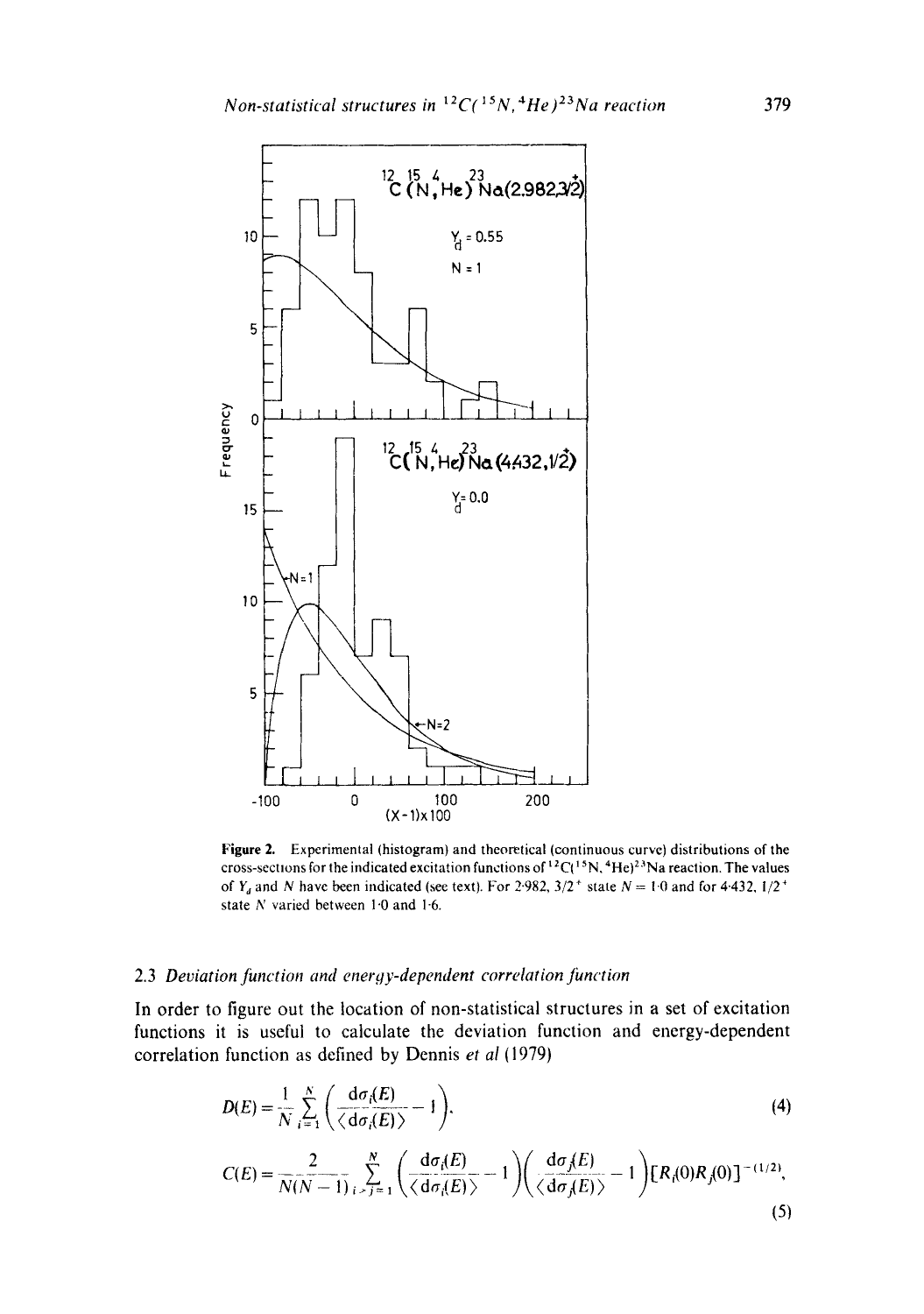where  $d\sigma_i(E)$  is the differential cross-section at a given angle for the *i*th excitation at bombarding energy E and  $\langle \rangle$  denotes an average value over energy (taken over the same  $\Delta E$  as mentioned in § 2.1). The  $R_i(0)$  and  $R_i(0)$  are the variances of the *i*th and *j*th excitation functions. These calculations were done for all  $N = 28$  excitation functions. The deviation function and the correlation function are shown in figure 3. In the same figure we also show the summed excitation function. A closer inspection of this figure reveals the existence of correlated structures at  $10-66$ ,  $10-93$ ,  $11-38$ ,  $12-62$ ,  $13-16$ ,  $15-32$ and 16.18 MeV which stand out quite prominently in all the three functions.

The standard deviation for *C(E)* due to the finite range of data is given by (Pocanic *et al* 1985)

$$
\sigma_c = \left(\frac{2}{N(N-1)(n-1)}\right)^{1/2},\tag{6}
$$



Figure 3. Deviation function,  $D(E)$  (lower pannel), energy-dependent correlation function, *C(EI* (middle pannel), and the summed excitation function (upper pannel) for  $12C(^{15}N, {}^{4}He)^{23}Na$  reaction.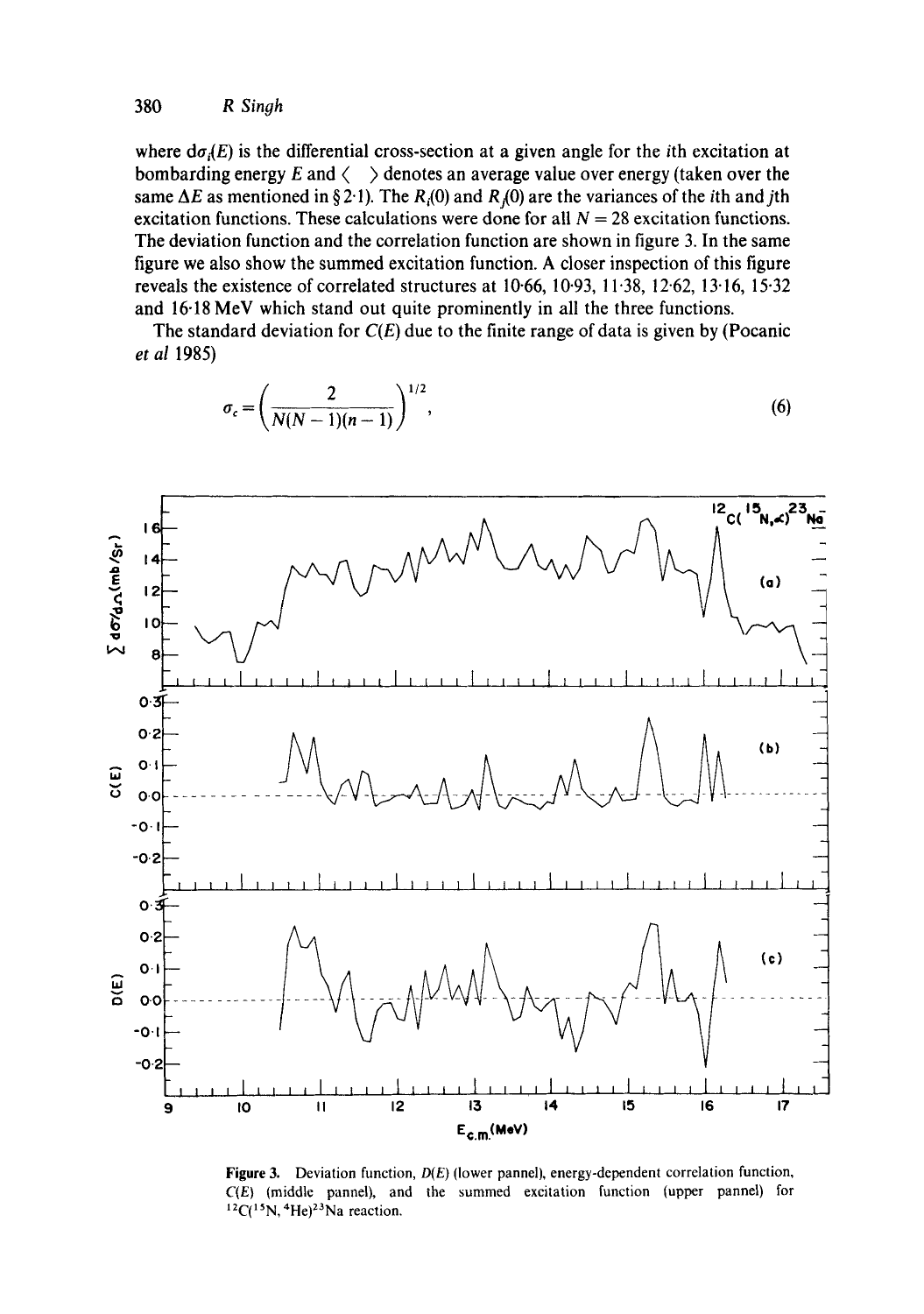where  $N$  is the number of excitation functions and  $n$  is the number of data points in the averaging interval (used for data reduction). For the present data we have  $\sigma_c = 0.0105$ . For an uncorrelated statistical ensemble, the values of *C(E)* are expected to lie within  $3\sigma_c = 0.0315$  (Vourvopoulos *et al 1986)*. Thus, as can be noted from this figure the maxima at 10.66, 10.93, 11.38, 12.62, 13.16, 15.32 and 16.18 MeV lie very well outside the statistical limit and are, therefore, of the non-statistical origin.

The non-statistical structure at 10.1 MeV reported by Thornton (1980) cannot be accounted for in our analysis because of our data reduction procedure. Instead of at 15"4 MeV (reported by Thornton (1980) and Dennis *et al* (1979)) our analysis shows a non-statistical structure at 15"32 MeV. Dennis *et al* (1979) reported non-statistical structures at  $11.47$ ,  $12.4$  and  $16.2 \text{ MeV}$  whereas the present analysis brings out the corresponding non-statistical structures at 11.38, 12.62 and 16.18 MeV. Noting the widths of the structures involved our results are consistent with the ones obtained by Thornton (1980) and Dennis *et al* (1979). However, we have evidence of additional nonstatistical structures at 10.66, 10.93 and 13.16MeV. There are certainly not 16 resonances/anomalies as mentioned by Gomez del Campo *et al* (1977) and Ortiz *et al*  (1980). It was mentioned by Ortiz *et al* (1980) that out of the observed 16 (at  $E_{cm}$  $= 10.43, 10.68, 11.00, 11.32, 11.71, 12.19, 12.71, 13.19, 13.61, 13.88, 14.26, 14.76, 15.12,$ 15.47, 15.97 and 16.32 MeV) correlated structures some might be purely of statistical origin. On the basis of the present analysis the ones at  $10-43$ ,  $11-71$ ,  $12-19$ ,  $13-61$ ,  $13-88$ , 14"26, 14.76, 15.12 and 15.97 MeV appear to be so (of statistical origin).

## 2.4 *Coherence widths*

The coherence widths in  $27$ Al were obtained by using autocorrelation function technique, peak counting method and by making empirical estimates, and theoretical calculations. The autocorrelation functions were calculated by the usual formula (Ericson and Meyer-Kuckuk 1966)

$$
R(\varepsilon) = \frac{\langle x(E) \cdot x(E + \varepsilon) \rangle}{\langle x(E) \rangle \cdot \langle x(E + \varepsilon) \rangle} - 1
$$
  
=  $R(0)/1 + (\varepsilon/\Gamma)^2$ , (7)

where  $\varepsilon$  is a variable energy interval. The autocorrelation functions for some typical excitation functions are shown in figure 4. An average value of  $\Gamma = (167 \pm 37) \text{ keV}$  was obtained by this technique after applying appropriate corrections due to finite range of data and finite energy resolution [Dallimore and Hall 1966; Halbert *et a11967;* Richter 1974). In some cases it is possible to determine F-values for statistical and intermediate structures separately from auto-correlation analysis (see Kuhtmann *et al* 1979) but we did not attempt this study.

The coherence width was determined by the method of counting the maxima (peaks) in the excitation functions (Brink and Stephen 1963). We regarded the ith point as a maximum if  $d\sigma_{i+2}(E) < d\sigma_{i+1}(E) < d\sigma_i(E)$ . With this restriction in identifying the maxima, the width was obtained by counting the number of maxima  $M$  in the energy range of  $(E_2 - E_1)$  MeV and employing the relation (Brink and Stephen 1963)  $\Gamma \approx 0.95(E_2 - E_1)/2M$ . The factor 0.95 includes appropriate corrections for the target thickness and finite spacing of experimental points (Van der Woude 1965). We thus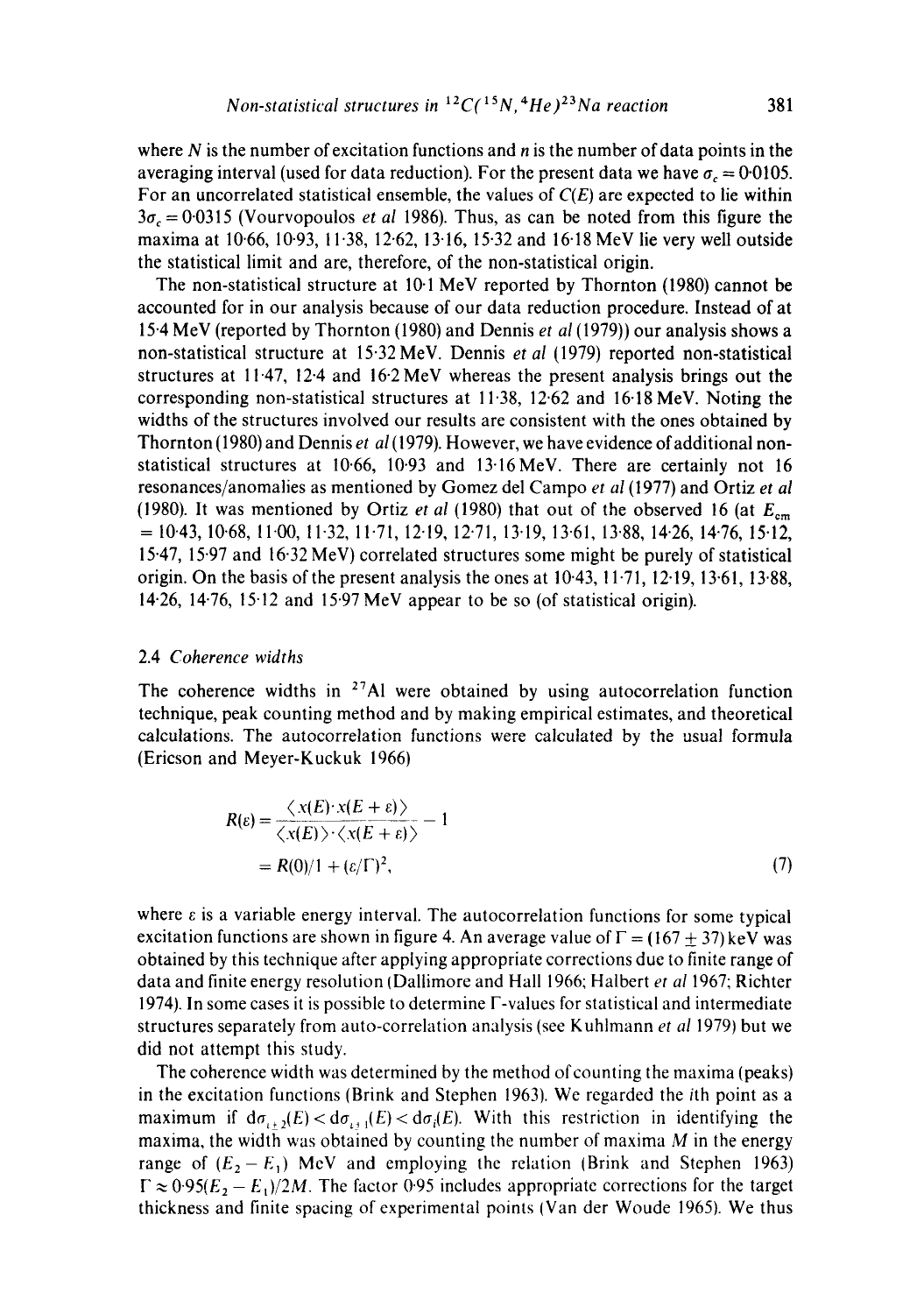

Figure 4. Autocorrelation functions for  ${}^{12}C({}^{15}N, {}^{4}He)^{23}Na$  excitation functions corresponding to the indicated states of  $23$ Na.

obtained an average value of  $\Gamma = (286 \pm 76)$  keV after considering all the excitation functions.

Gomez del Campo *et al* (1978) obtained  $\Gamma = (140 \pm 23)$  keV as the average width by peak counting method and  $\Gamma = (223 \pm 118)$  keV by the autocorrelation analysis. It seems that these authors did not put as stringent a condition as we have for identification of a peak (maximum) and hence obtained such a low value by peak counting method. Since the error in the V-value obtained by the autocorrelation method by these authors is very large it agrees with (within errors) the F-values extracted by both the methods in the present analysis.

An empirical estimate of the width was also made by using the formula (Stokstad 1974)

$$
\Gamma = 14 \exp \left[ -4.69 (A/E_x)^{1/2} \right] \text{MeV},\tag{8}
$$

where A is the mass number and  $E<sub>x</sub>$  is the excitation energy of the compound nucleus in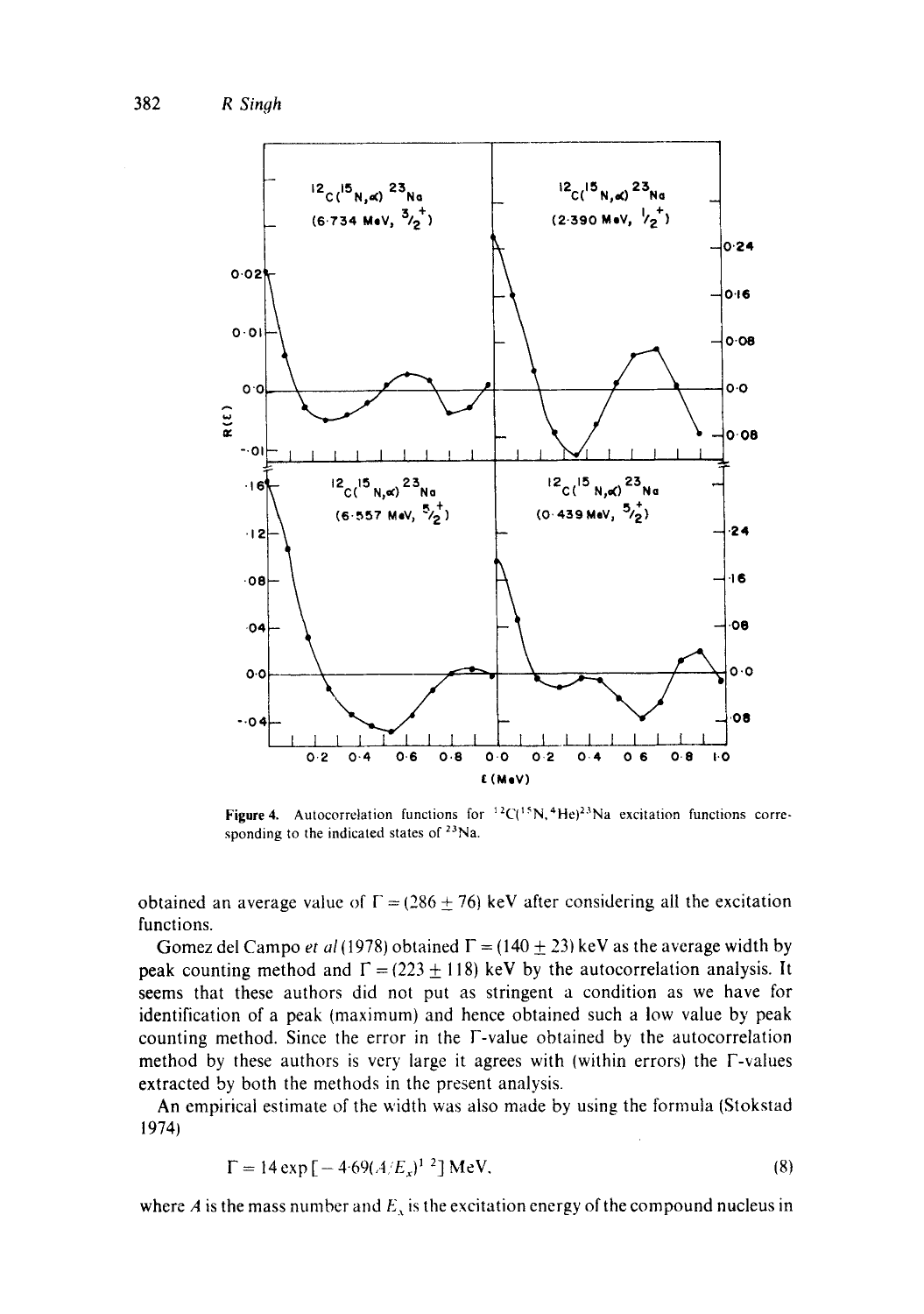MeV. According to this estimate the value of  $\Gamma$  ranged between 125 and 223 keV (over the energy range of the excitation function).

The mean level width was also calculated by using the relation (Barrette *et al* 1979)

$$
\Gamma_J(E^*) = \frac{1}{2\pi \rho_{\text{CN}}(E^*, J)} \sum_{iJ_2\pi_2 S, L} \int_0^{E^*} \rho_2(E_2, J_2, \pi_2) T_L^i(\varepsilon) \, \mathrm{d} \varepsilon,\tag{9}
$$

where  $\Gamma_i(E^*)$  is the compound nucleus level width with excitation energy  $E^*$  and spin J,  $\rho_{CN}$  is the level density in the compound nucleus at excitation energy  $E^*$  with spin J, and  $\rho_2$  the level density in the residual nucleus at an excitation energy  $E_2$  with spin  $J_2$  and parity  $\pi_2$ . The channel spin and orbital angular momentum in the exit channel *i* are denoted by S and L respectively. Here  $T<sub>L</sub>(\varepsilon)$  is the optical model transmission coefficient (assumed to be independent of spin) for ith decay channel. For calculating the values of widths this way we used the same optical model and level density parameters as employed for the calculation of Hauser-Feshbach cross-sections mentioned earlier. Thus the value of  $\Gamma = 84 \text{ keV}$  obtained at an excitation energy of 27.3 MeV is smaller than the ones obtained by the autocorrelation method, the peak counting method and the empirical estimates. Since for a purely statistical ensemble of the data the two methods should give identical results (within errors, see Ortiz *et al* 1980), the difference in the values of  $\Gamma$  obtained by the autocorrelation method and the peak counting. method indicates the presence of non-statistical structures in addition to the statistical fluctuations. These non-statistical structures might very well be appearing as a result of population of high-spin states close to or at the yrast line in  $27$ AI compound nucleus as pointed out by Ortiz *et al* (1980).

# **3. Conclusion**

The disagreement between the experimental and theoretical distributions of the crosssection and difference in the values of the coherence widths obtained by autocorrelation and peak counting methods indicate the presence of non-statistical structures in  $12C(^{15}N, 4He)^{23}Na$  excitation functions. Strongly correlated structures are exhibited by the deviation function, summed excitation function, and energy-dependent correlation function at  $E_{cm} = 10-66$ , 10.93, 11.38, 12.62, 13.16, 15.32 and 16.18 MeV. These maxima lie well beyond the statistical limit allowed for the correlation function, and are, therefore, of the non-statistical origin. Therefore, the additional structures at  $E_{cm} = 10:43, 11:71, 12:19, 13:61, 13:88, 14:26, 14:76, 15:12$  and 15.97 MeV, reported to be correlated by Ortiz *et al* (1980), seem to be of statistical origin. Thus in addition to the statistical fluctuations the non-statistical structures are present in the excitation functions.

#### **Acknowledgements**

The author is thankful to CSIR, New Delhi for financial assistance in the form of a research scheme and to S Dutta for some computational assistance. He is grateful to Dr L C Dennis of the Florida State University for making available the data.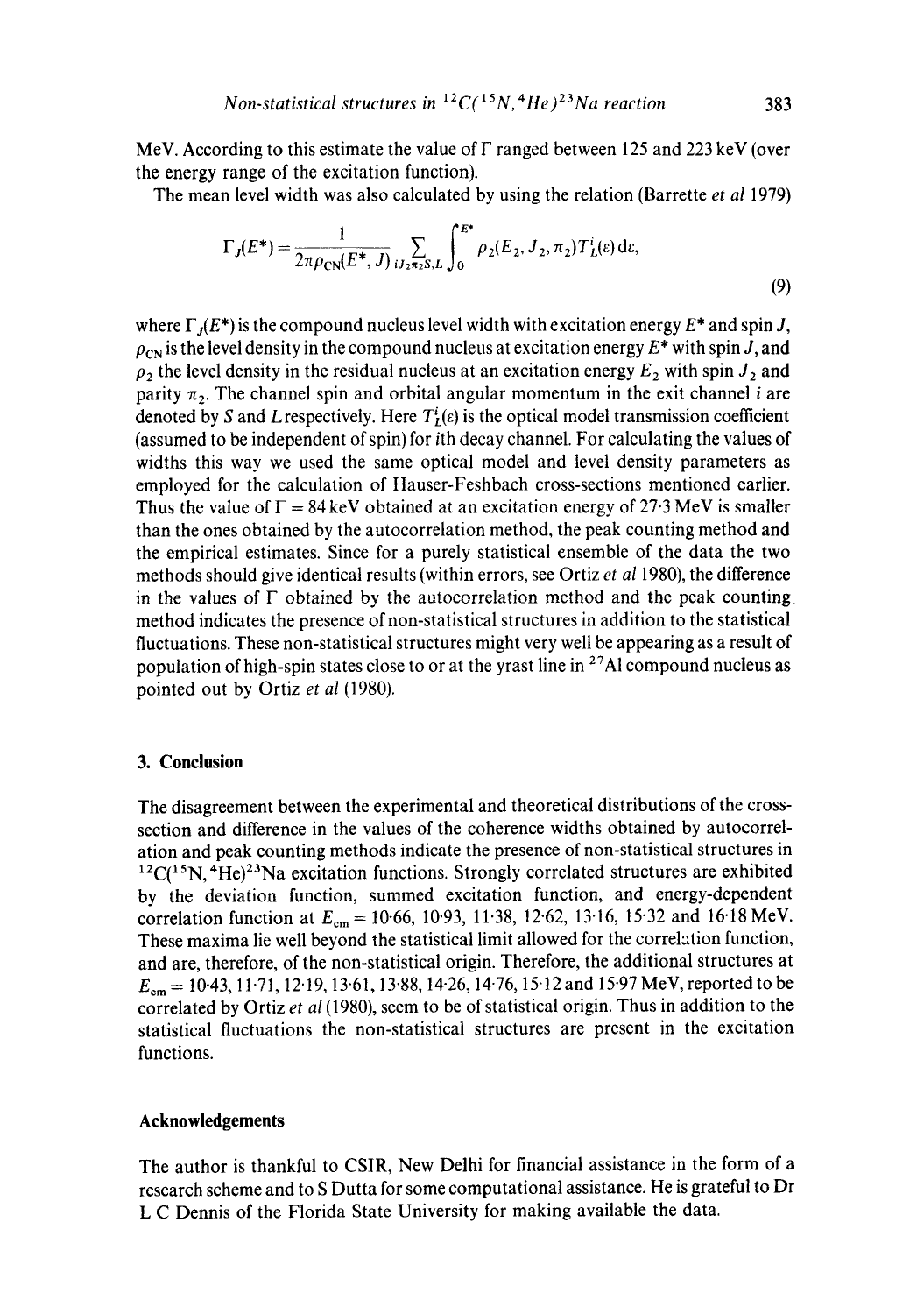## **References**

- Barrette J, Levine M J, Braun-Muzinger P, Berkowitz G M, Gai M, Harris J W, Jachcinski C M and Ulhorn C D 1979 *Phys. Rev.* C20 1759
- Bernhardt K G, Bohn H, Eberhard K A, Vandenbosch R and Webb M P 1978 *in Nuclear molecular phenomena* (ed.) N Cindro (Amsterdam: North-Holland) p. 367
- Brady F P, Viggars D A, Conlon T W and Parker D J 1977 *Phys. Lett.* 39 870
- Braga Marcazzan M G and Milazzo Colli L 1970 *Prog. Nucl. Phys.* 11 145
- Brink D M and Stephen R O 1963 *Phys. Lett.* 5 77
- Cindro N 1978 (ed.) *Nuclear molecular phenomena* (Amsterdam: North-Holland)
- Cindro N 1981 *La Rivista det Nuovo Cimento* 4 (No. 6) 1
- Cordell K R, Thornton S T, Dennis L C, Schweizer T C, Ford Jr J L C, Gonez del Compo J and Shapira D 1979 *Nucl. Phys.* A323 147
- Cordell K R, Thornton S T, Dennis L C, Schweizer T C, Gomezdel Campo J and Ford Jr J L C 1978 *Nucl. Phys.* A296 278
- Cosman E R, Van Bibber K, Cormier T M, Chia T N, Sperduto A and Hansen O 1973 in *Proc. Int. Conf. Nuclear Physics, Munich* (eds) J de Boer, H J Mang (Amsterdam: North-Holland) p. 542
- Cramer J G 1974 Heavy ion optical model, Code HOP2, University of Washington, Seattle Report (unpublished).
- Crozier J G and Legg J C 1974 *Phys. Rev. Lett.* 33 782
- Dallimore P J and Hall I 1966 *Nucl. Phys.* **88** 193
- Dayras R A, Stokstad R G, Switikowski Z E and Wieland R M 1976 *Nucl. Phys.* A265 153
- Dennis L C, Thorton S T and Cordell K R 1979 *Phys. Rev.* C19 777
- Dennis L C and Thornton S T 1980 *Phys. Rev.* C22 340
- Dennis L C, Cordell K R, Parks R L, Thornton S T, Ford Jr J L, Gomez del Compo J and Shapira D 1981 *Nucl. Phys.* A357 521
- Drake D M, Cares M, Cindro N, Pocanic D and Holub E 1981 *Phys. Lett.* B98 36
- Eeuyer J L, Voiders R, Cardinal C, Deschones L and Marquardt N 1975 *Phys. Rev.* C12 1878
- Ericson T E 1963 *Phys. Lett.* 4 258; 1963 *Ann. Phys. (N.Y.)* 23 390
- Ericson T E and Meyer-Kuckuk T 1966 *Annu. Rev. Nucl. Sci.* 16 183
- Frawly A D, Mateza J F, Roy A and Fletcher N R 1979 *Phys. Rev.* C19 2215
- Freeman R M, Hass F and Korschinak G 1980 *Phys. Lett.* B90 229
- Freeman R M, Beck C, Hass F, Heusel B, Bohn H, Kacuff U, Eberhard K A, Puchta H, Senftleben T and Trautmann W 1981 *Phys. Rev.* C24 2390
- Gay D L, Dennis L C and Fletcher N R 1986 *Phys. Rev.* C24 2144
- Gomez del Campo J, Ford Jr J L C, Robinson R L, Ortiz M E, Dacal A and Andrade E 1978 *Nucl. Phys.*  A297 125
- Gomez del Campo J, Gustafson D E, Robinson R L, Stelson P H, Miller P D, Blair J K and Mac Grory J B 1975 *Phys. Rev.* C12 1247
- Gomez del Campo J, Ford Jr J L C, Robinson R L, Ortiz M E, Dacal A and Andrade E 1977 *Phys. Lett.* **B69** 415
- Halbert M L, Durham F E and Van der Woude A 1967 *Phys. Rev.* 162 399
- Hauser W and Feshbach H 1952 *Phys. Rev.* 87 366
- Kolata J J, Beck C, Freeman R M, Hass F and Heusch B 1981 *Phys. Rev.* C23 1056
- Konnerth D, Bernhardt K G, Eberhard K A, Singh R, Strzalkowski A, Trautmann W and Trombik W 1980 *Phys. Rev. Lett.* 45 I154
- Konnerth D, Trombik W, Bernhardt K G, Eberhard K A, Singh R, Strzalkowski A and Trautmann W 1985 *Nucl. Phys.* A436 538
- Kuhlmann E, B6rchers F, De Jong H and Krug J 1979 *Nucl. Phys.* A318 125
- Maher J, Sachs W M, Siemssen R H, Weidinger A and Bromley D A 1969 *Phys. Rev.* 188 1665
- Macgregor M H, Arndt R A and Wright R M 1968 *Phys. Rev.* 173 1272
- Macgregor M H, Arndt R A and Wright R M 1969 *Phys. Rev.* 182 1714
- Marquardt N, Hoppe W and Seigel D 1977 Phys. Rev. C16 2291
- Mateja J F, Frawly A D, Roy A, Hurd J R and Fletcher N R 1978 *Phys. Rev.* C18 2622
- Ortiz M E, Andrade E, Cardenes M, Dacal A, Menchaca-Rocha A, Ford Jr J L C, Gomez del Campo J, Robinson R L, Shapira D and Aguilera E 1980 *Phys. Ret'.* C22 1104
- Pocanic D, Caplar R, Vournopoulos G and Aslanoglou X 1985 *Nucl. Phys.* A444 303